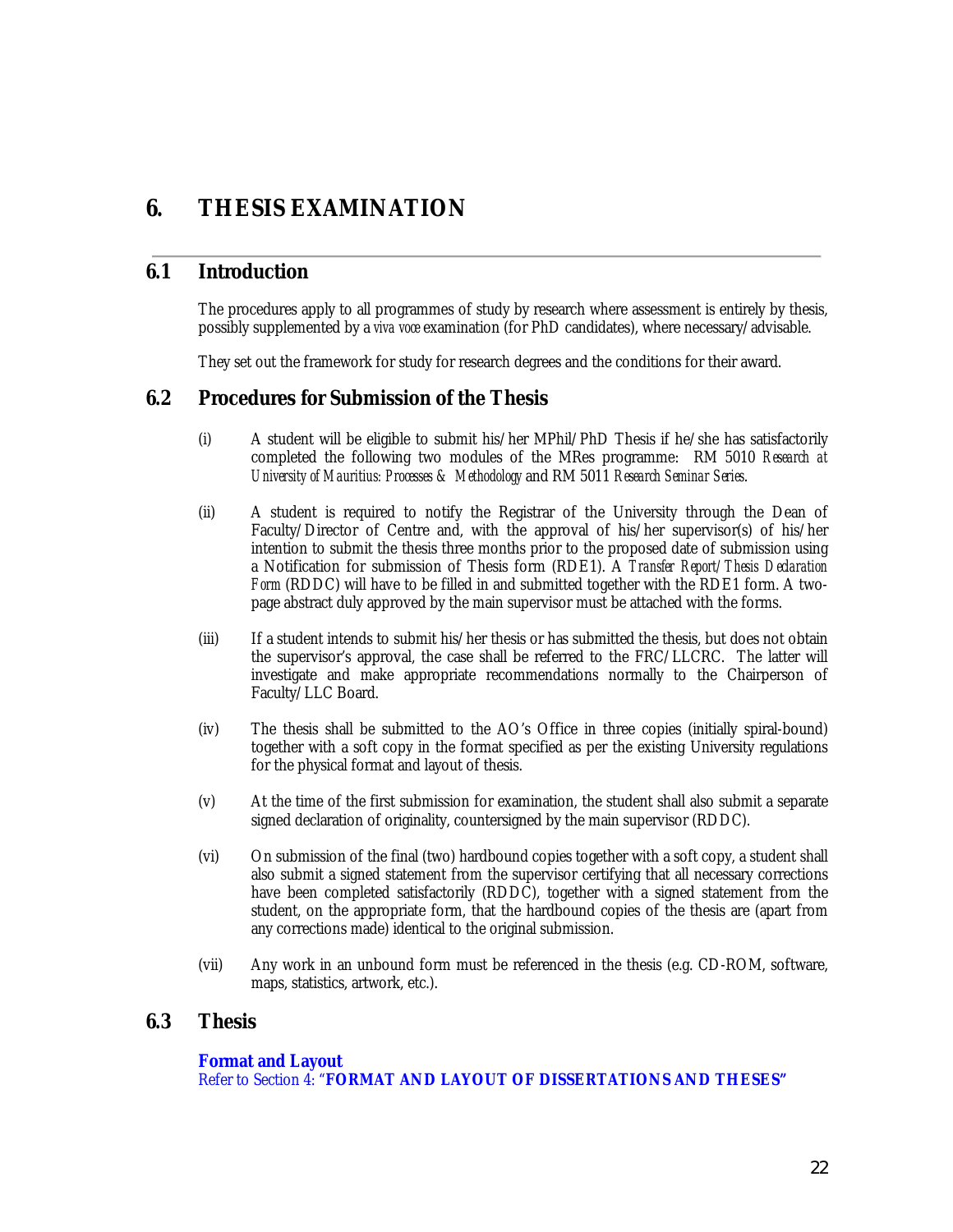#### **Copyright**

The copyright of a thesis remains with the author.

The student is required to submit two hardbound copies and a soft copy on CD of the final thesis, one copy to be deposited in the University library and the other to be kept by the main supervisor and the soft copy to be submitted to the Dean of Faculty/Director of Centre.

The student may request that a moratorium be imposed on access to the thesis for a period of time not exceeding 3 years as from the date of final submission. Any request for a moratorium should be addressed to the Dean of Faculty /Director of Centre, who will send his/her recommendations to the Faculty/LLC Board. The final approval will have to be sought from the Academic Management Committee.

## **6.4 Procedures for Appointment of External Examiners**

- (i) Upon receipt of the Thesis Submission Form (Form RDE1), the Faculty/LLC Research Committee shall approve at least four External Examiners in order of priority from:
	- (a) Up to five names of External Examiners submitted by the supervisor(s) within one week after student's notification; and
	- (b) One External Examiner identified by the Faculty/LLC Research Committee.

In case the supervisor(s) does/do not submit up to five names of External Examiners by the given deadline, the Faculty/LLC Research Committee shall identify and approve at least four External Examiners in order of priority.

External Examiners should normally be required to meet the following criteria:

- (a) One External Examiner shall be a Professor and the other shall be at least at an Associate Professor level or equivalent.
- (b) The External Examiner should have recent experience of either supervising or examining PhD students in the relevant subject area.
- (c) For moderating an MPhil Thesis, the appointment of an External Examiner at Senior Lecturer level can also be considered subject to the Department concerned submitting strong justifications for such appointment. However, one of the two External Examiners should be at Professorial level.

It is recognised that in some cases, the most suitable person to act as an External Examiner for a particular student may be someone outside academia but who has recent experience in examining research degrees in the relevant field.

(ii) Upon approval by the Faculty/LLC Research Committee, the Faculty/Centre Administrative Officer shall send an email to the approved External Examiners regarding (a) whether potential conflict(s) of interest is/are likely to occur as a result of examining a candidate's thesis and if so disclose it to the University and (b) IPR issues, in case the research work has IPR with potential for commercialisation.

Examples of 'potential conflict of interest' include:

- $\triangleright$  closely connected with or to the student to be examined, the supervisor or the internal examiner (e.g. relative, friend, someone in regular correspondence with the student about his/her work, former tutor of the student etc);
- $\triangleright$  someone who has been a staff member at the University of Mauritius within the last five years.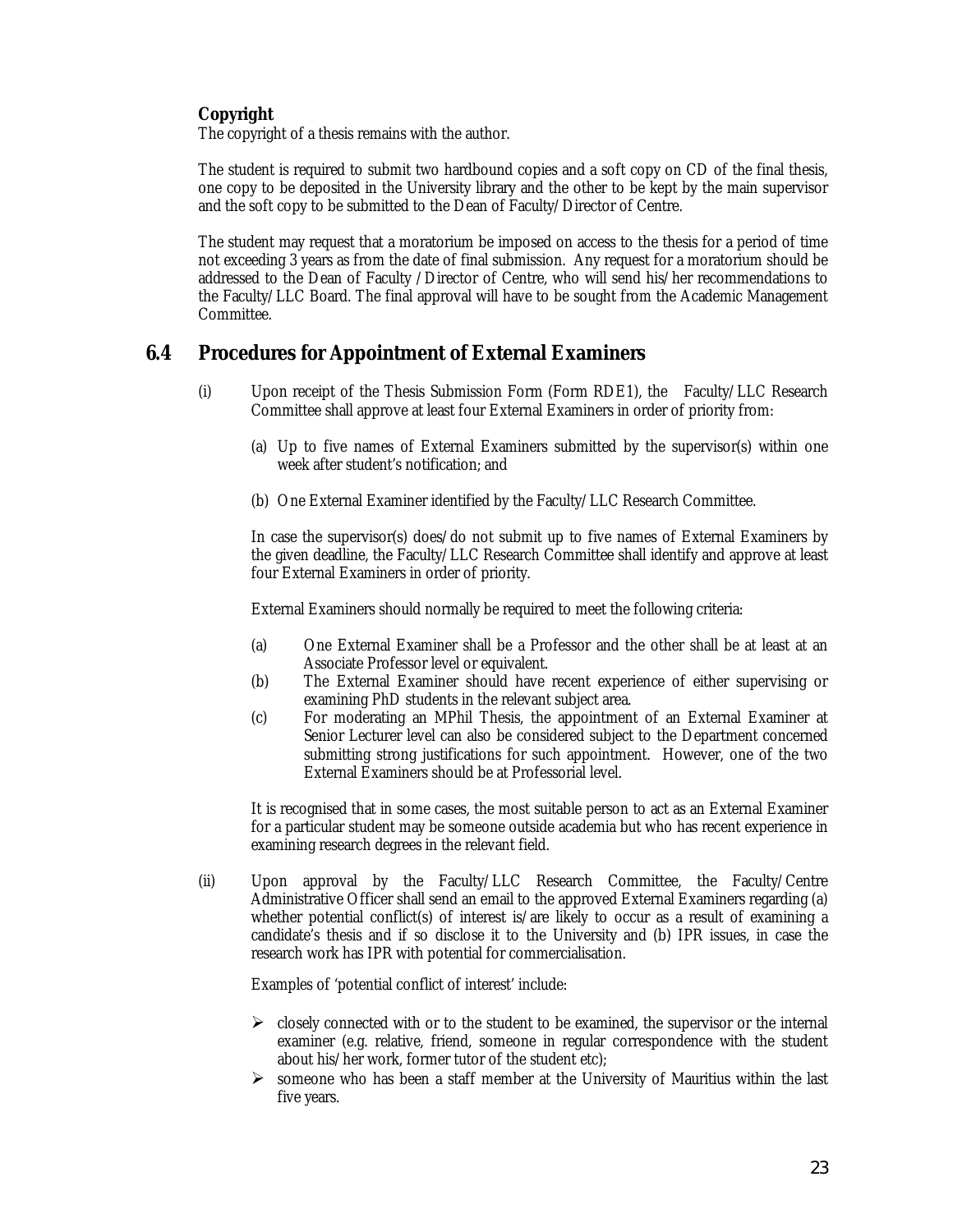- (iii) If any of the approved External Examiners express any conflict of interest, the Faculty/LLC Research Committee shall identify and approve another External Examiner for the thesis.
- (iv) If no conflict of interest is expressed by the approved External Examiner(s), the Faculty/LLC Research Committee shall recommend the External Examiners in order of priority. Once approved by the Faculty/LLC Board, approval shall be sought from the Academic Management Committee and Senate will be informed accordingly.
- (v) Further to the appointment, the Faculty/Centre Administrative Officer shall send the theses to the first two External Examiners requesting the submission of the completed RDE2 (A) and (B) forms within two months.
- (vi) Within one month following submission of the thesis to the External Examiner(s), in case the list of External Examiners is exhausted, the Faculty/Centre shall start procedures for the appointment of new External Examiner(s) as per Section 6.4(i) of the existing regulations.
- (vii) If the External Examiner(s) has/have not submitted the completed forms (A) and (B) at the end of the second month, the Faculty/Centre Administrative Officer shall send the Thesis(es) to the next External Examiner(s) on the list of External Examiners appointed in order of priority.

However, if in the meantime the External Examiners have responded, their reports will be considered by the Board of Examiners and the new External Examiner(s) will still assess the thesis and he/she/they will be paid the usual honorarium.

(viii) A penalty fee will be charged to students who do not submit their thesis by the prescribed deadline unless the students submit evidence of ill health or other cause which has been approved by the Dean of Faculty/Director of Centre as constituting sufficient reason for the delay in the submission of the thesis.

### **6.5 The Assessment and the External Examiners' Reports**

- (i) The recommendation from the External Examiner [Form RDE2 (A)] shall be one of the following:
	- For immediate award of PhD with no corrections;
	- For immediate award of PhD with minor typographical errors to be corrected to the satisfaction of the supervisor(s);
	- For award of PhD subject to amendments to the text of the thesis being made to the satisfaction of the supervisor(s);
	- For revision and resubmission for PhD degree;
	- For award of an MPhil degree without amendments;
	- For award of an MPhil degree with amendments to the satisfaction of the Supervisor(s);
	- For revision and resubmission for MPhil degree;
	- No Award with no resubmission.
- (ii) The BOE will deliberate on the recommendations received from the External Examiners.
- (iii) Any amendments proposed by the External Examiner(s) must be communicated in *toto* by the Chair to the student through the supervisor(s). The Full External Examiner Report(s) [Form RDE2 (B)] must not be disclosed to non-BOE members. In case of amendments subject to supervisor(s) satisfaction, the supervisor(s) must inform the Chair of the BoE in writing that all corrections have been made to his/her/their satisfaction; the Chair will then make recommendation directly to the Faculty/LLC Board.